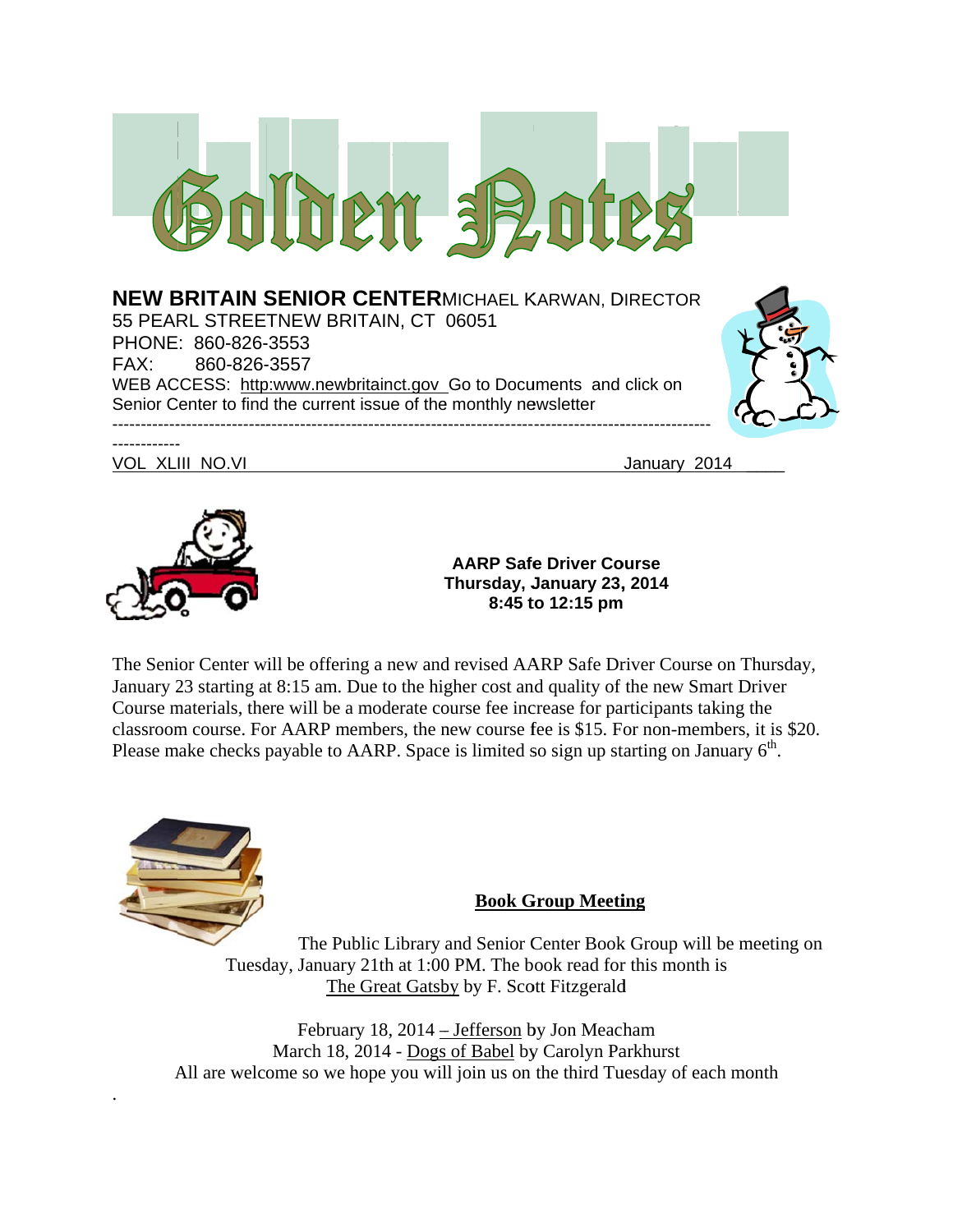#### **SERVICES BY APPOINTMENT DIAL‐A‐RIDE**

At least a 2‐day notice is required for rides to the Senior Center, medical appointments, shopping and other destinations at any time within the month. Call 826‐3555 for an appointment. **There is a suggested donation of \$1.50 each way.**

#### **MEDICARE/MEDICAL INSURANCE INFORMATION**

Person seeking help in filing Medicare claims or appeals, interpreting medical bills and assistance in making decisions concerning Medicare supplemental insurance can make an appointment with Senior Center Staff by calling the Center at 860 826‐3553. Advice on Living Wills and how to deal with advance medical directives is also available.

#### **FROM THE NURSING DESK**

The Nursing Department along with the Dental Health Department at Tunxis Community College will be presenting a special dental health talk on Wednesday, January 29<sup>th</sup> starting at 10:00 AM. Hope you will stop by and learn from this very important topic.

On most occasions, the Public Health Department is able to schedule a nurse during the morning hours each day here at the senior center. The nurse is available to provide basic services ant to answer any questions seniors may have. . Persons wishing to see the nurse for any reason should call the Senior Center during the morning hours to see if a Health Department nurse is available on the day you wish to come.

|                                                   | <b>GOLDEN NOTES SUBSCRIPTIONS</b> |
|---------------------------------------------------|-----------------------------------|
| <b>NAME</b>                                       | <b>DATE</b>                       |
| <b>STREET</b>                                     |                                   |
| <b>ADDRESS</b>                                    |                                   |
| CITY STATE, ZIP CODE                              |                                   |
| PHONE #                                           |                                   |
| Make checks payable to: NEW BRITAIN SENIOR CENTER |                                   |
| <b>Return to: GOLDEN NOTES</b>                    | Annual Fee: \$6.00 non refundable |
| <b>New Britain Senior Center</b>                  | Cash Check                        |
| 55 Pearl Street                                   | New Subscription                  |
| New Britain, CT 06051                             | Renewal                           |
|                                                   |                                   |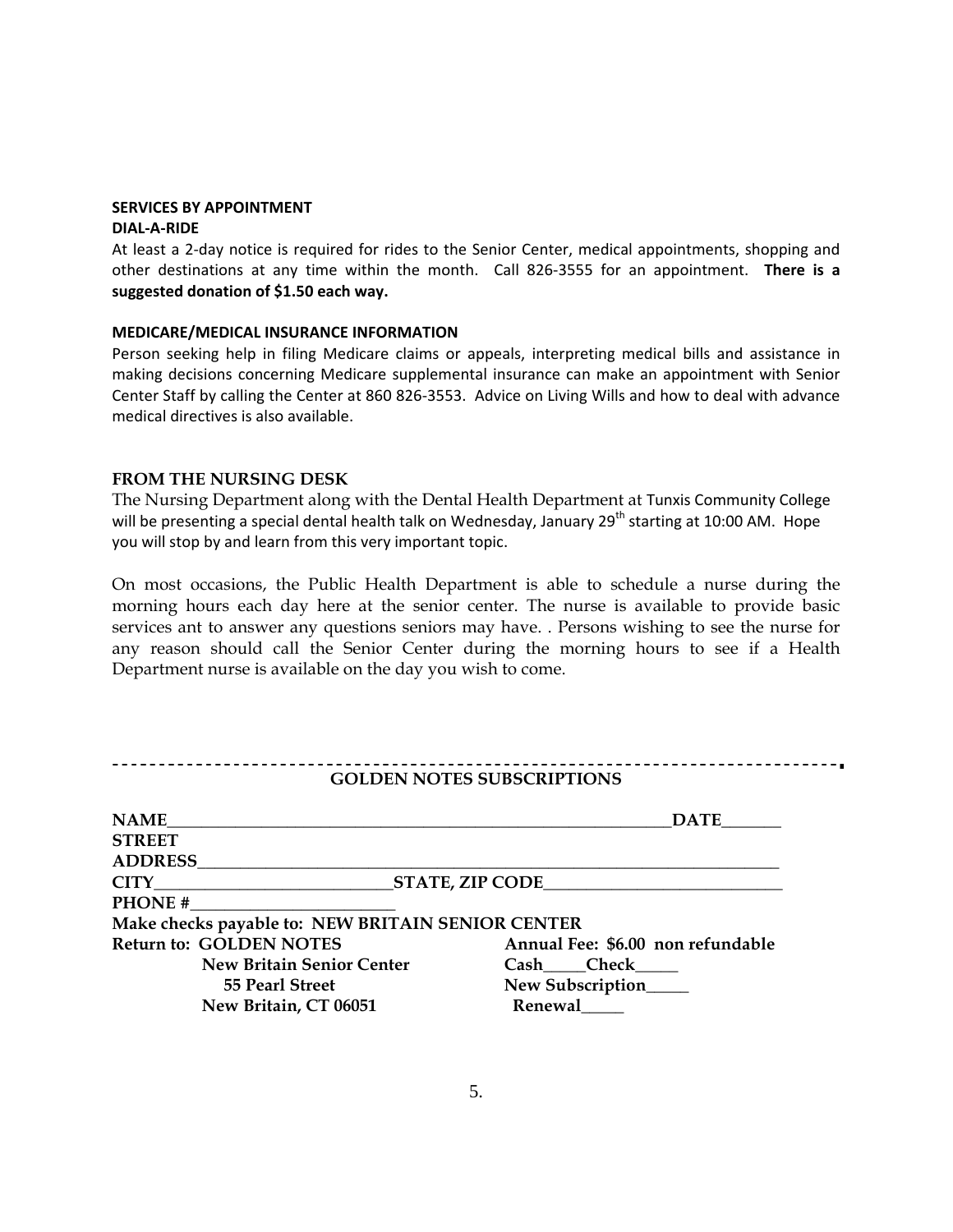# **Suggestion Box**

We are always looking for ways to improve the services here at the senior center. Have a new idea? Something on your mind? Please drop off your suggestions in the suggestion box located at the snack bar. If you need an answer to a question, please leave a name and number. Suggestions will be reviewed every Friday.

# **Recipe for Raspberry Oatmeal Cookie Bars**

## **INGREDIENTS:**

½ cup packed light brown sugar 1 cup all purpose flour ¼ teaspoon baking soda 1/8 teaspoon salt 1 cup rolled oats ½ cup butter softened ¾ cup seedless raspberry jam

#### **Directions:**

- 1. Preheat oven to 350 degrees F. Grease one 8 inch square pan, and line with greased foil.
- 2. Combine brown sugar, flour, baking soda, salt, and rolled oats. Rub in the butter using your hands or a pastry blender to form a crumbly mixture. Press 2 cups of the mixture into the bottom of the prepared pan. Spread jam to within ¼ inch of the edge. Sprinkle the remaining crumb mixture over the top, and lightly press it into the jam
- 3. Bake for 35‐40 minutes in oven, or until lightly browned. Allow to cool before cutting into bars.

## Dream Class Meeting

The monthly meeting of the dream discussion group will be held on Wednesday, January 15th<sup>th</sup> at 10:00 am.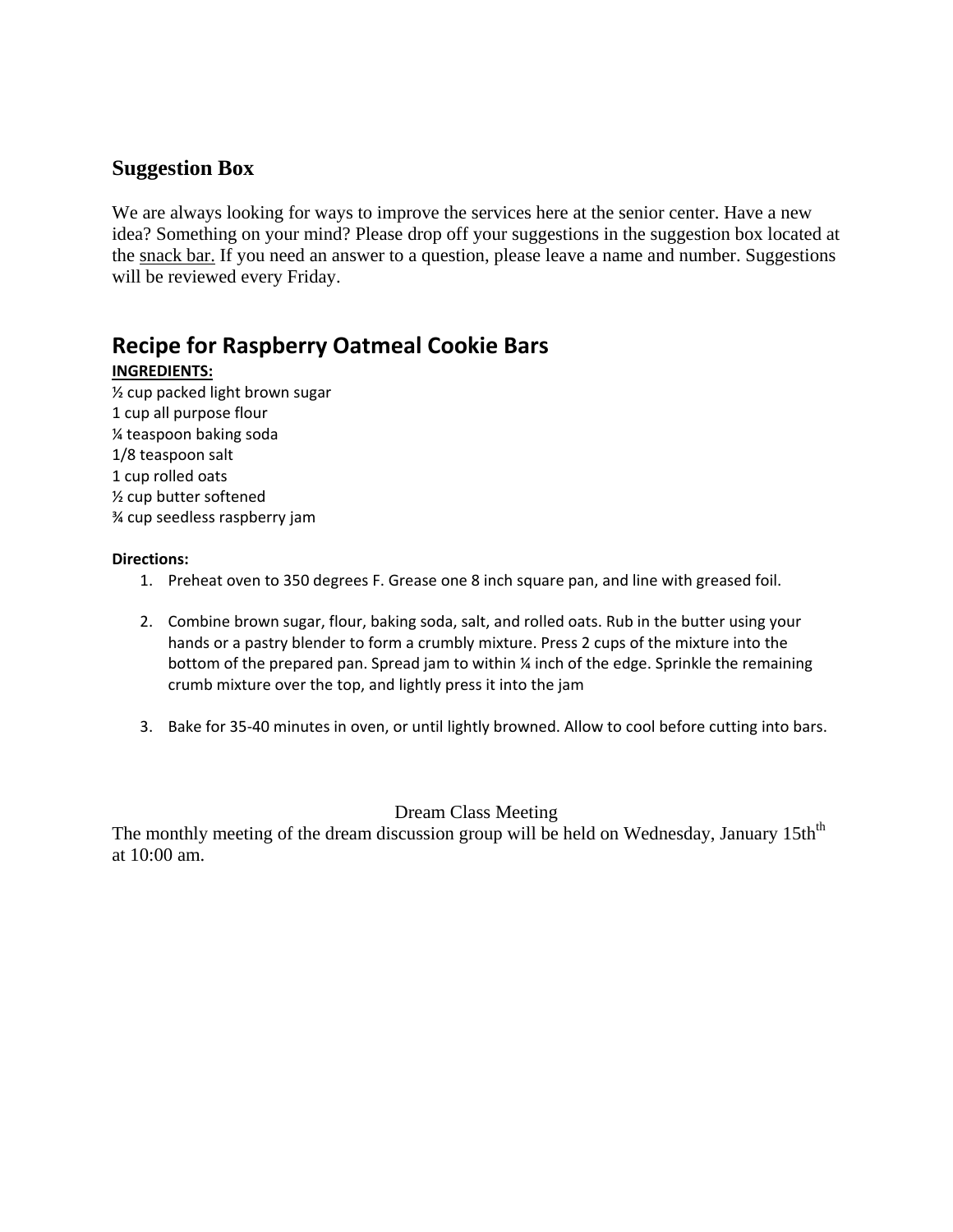

## FRIDAY at the MOVIES MOONSTRUCK MOONSTRUCK<br>January 17, 2014 12 2:45 PM

Loretta Castorini, a book keeper from Brooklyn, New York, finds herself in a difficult situation when she falls for the brother of the man she agreed

to marry (the best friend of her late husband who died seven years previously), staring Cher, Nicolas Cage and Olympia Dukakis. Join us for this delightful and entertaining film!

## **Special Computer Class Offered**

Thursda ay January 2 23, 2014 9:0 00 to 11:00 A AM



The Senior Center will be offering a new computer class for those persons who want to learn how to use the internet to make personalized travel and entertainment plans. Th class will cover a number of topics such as making travel plans, utilizing transportation resources, reserving hotels and vacation packages as well as exploring various travel options. Come see how easy and convenient travel plans can be made utilizing the internet. Classes will meet for a 4 week period and space is limited. Sign up at the front desk starting on January  $6<sup>th</sup>$ .

## **Dental Health Program**

On Wednesday, January 29<sup>th</sup> students from Tunxis Community College will be at the Senior Center to present a program on Dental Health. Dental hygiene is very important to good overall health status. Students will be available to talk about a variety of topics and practices. The program will start at 10:00 am so mark your calendars and stop by the Center for this informative program.

Special N New Years B Bingo

On Thursday, January 9<sup>th</sup>, Monsignor Bojnowski Manor and Advanced Health Care will be sponsoring a special bingo starting at 1:00 PM. Start the new year off right and stop by and join in!